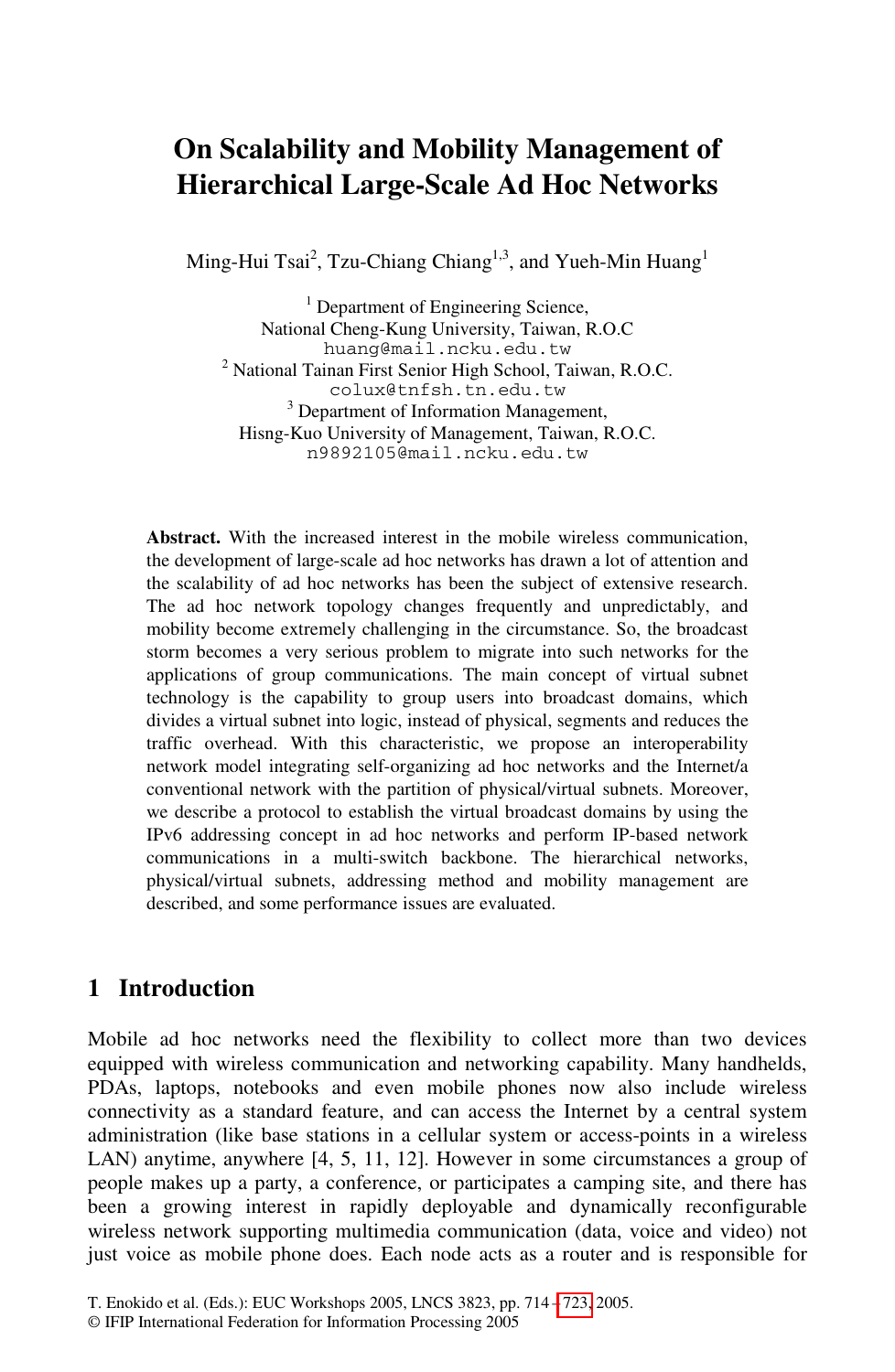dynamically discovering other nodes which it can directly communicate with [6, 7, 8, 9]. The network topology of an ad hoc network changes frequently and unpredictably, so scalability and mobility become extremely challenging in the circumstance we mentioned previously. For many multimedia applications, however, it is desired that an inter-working functionality between the protocols in the ad hoc network and the IP-based Internet. Ad hoc networks should be adapted to deploy rapidly and can freely communicate with the traditional mobile wireless networking systems without the support of the pre-existing network infrastructures [1, 2, 3, 10].

However, the broadcast storm becomes a very serious problem for ad hoc networks to migrate into such networks for the application of group communications. The main concept of virtual subnet technology is the capability to group users into broadcast domains, which divides a network into logic, instead of physical, segments and reduces the traffic overhead. The network-layer address is used to inform the router physical segment where must send data to. While clients and servers may be distributed anywhere on a network, they are grouped together by virtual subnet technology, and broadcasts are sent within the same virtual subnet [16, 17, 18].

Previous work on mobile radio networks with heterogeneous communication and dynamically changing topology concentrated primarily on mobility and/or broadcast storm problems in arbitrary geographical topologies. To solve mobility problem and improve network performance and signaling/control overhead in such a heterogeneous scenario were proposed. More recently, the issues of cluster backbone and multi-cluster architecture for mobile ad hoc networks were also proposed [13, 14, 15, 19].

This paper addresses the interworking between ad hoc networks and Internet Protocol (IP-based) networks, where we focus on network partitioning can improve or solve critical functions such as mobility management, routing and broadcast problems. It can be observed in this type of architecture using network partitioning concept may result in larger scalability. To achieve this network interconnection using partitioning network, this heterogeneous communication establishes the installation of gateways with the help of specific access routers, which understand the both protocols of the ad hoc network and the IP suite. We also discuss an architecture based on a specific logical topology by partitioning a mobile ad hoc network into logically independent subnets.

#### **1.1 Research Contributions**

We consider a core network of 802.1Q-liked switches interconnected by trunk lines in ad hoc networks, and this network can span one or more small towns in sparsely populated areas, interconnecting communities as well as company LANs. Our intent is to provide both telephony and data services over the same technology (Ethernet), stack (IP), with seamless integration with the Internet. Our work chooses to distribute the bandwidth according to a hierarchical link sharing model.

The rest of this paper is organized as follows. We describe the problem for this network model in Section 2. Section 3 addresses in detail for the infrastructure of the scalable environment with ad hoc networks, Section 4 performance simulations with NS2 module are described. Finally, section 5 provides our concluding remarks and future works.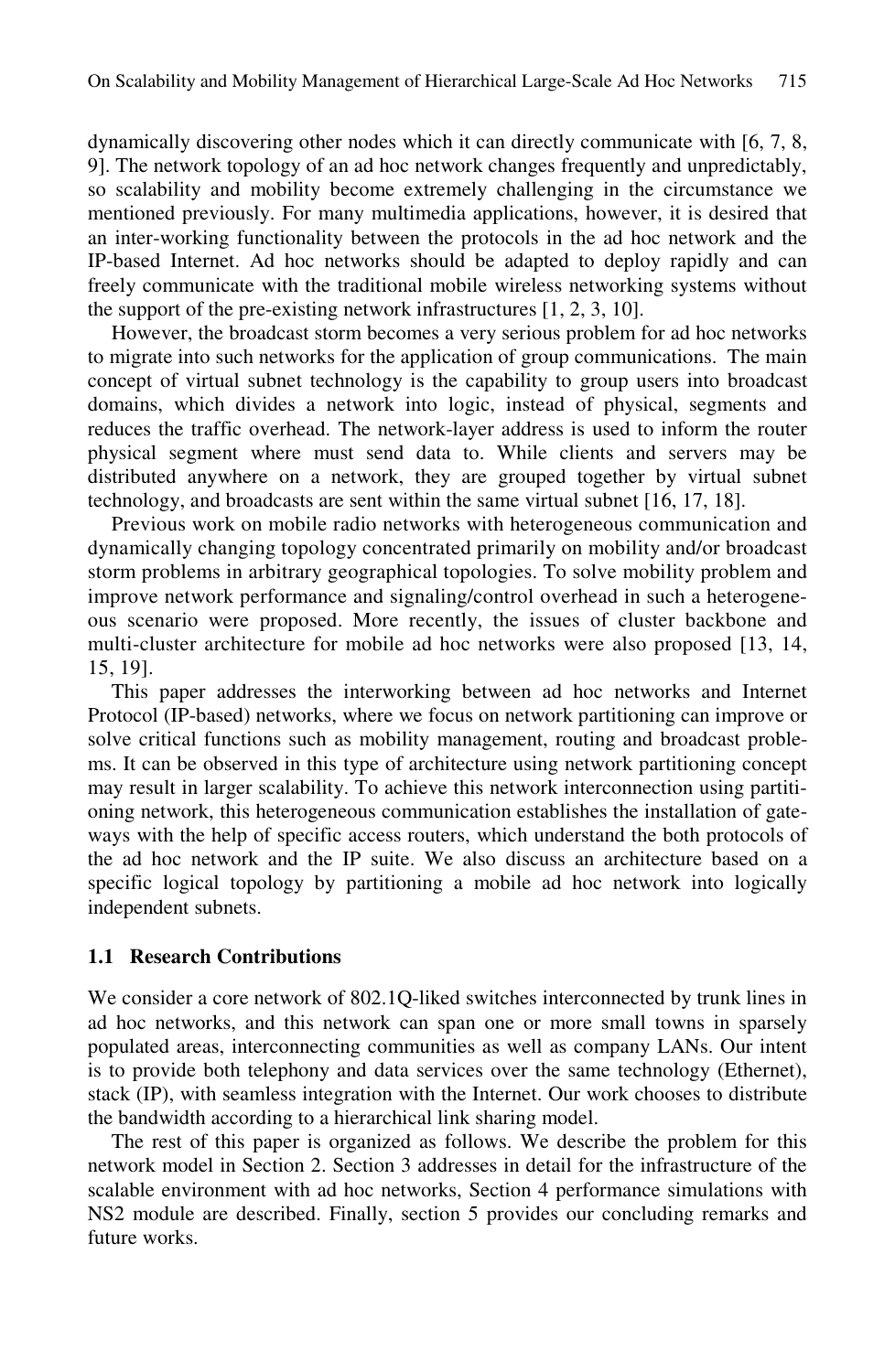# **2 Problem Description**

With the fast development of wireless technology, the ad hoc network is walking out from research papers and becoming closer to the common consumers. A large-scale network issue will bring ad hoc networks a new future for distributed communication and computing. The motivation behind our approach is that network partitioning can improve some critical functions as broadcast storm problems defined such channel access, routing, mobility management and scalability, while reducing signaling/ control overhead within a hierarchical network.

Hence broadcasting in a shared wireless medium may result in multiple nodes receiving a transmission destined for a single node, and ultimately, in multiple transmission mutually interfering at a single node. Nodes can reduce the chances of interference by separating transmissions in time, space, frequency, or spreading code. By coordinating this separation instead of acting independently, nodes can further reduce the chances of interference and hence increase network throughput. The partition-based control structure provides a natural organization of network nodes that simplifies coordination of transmission among neighboring nodes by geographic area. It can be observed in this type of network that portioning may result also in lower congestion and high throughput compared to one large network.

This paper also discusses a network hierarchical architecture based on a specific logical topology superimposed over a physical topology (determined by transmission coverage of network nodes in the same geographic area); the architecture selects links to be affiliated (logical links) with physical links. Our main concern is finding an efficient logical topology and a suitable routing procedure which result in high performance and node mobility. In this architecture, network nodes of a cluster ad hoc network are grouped into two types of subnets: physical and virtual, and may dynamically change their affiliation with these subnets due to their mobility. Each node is allocated an address based on its current subnet affiliation and associated by IPv6 addressing. We consider networks that have several tens to several hundreds mobile nodes within this hierarchical network. We assume that there exists a channel access protocol which resolves contentions and/or interference in the network.

#### **2.1 Network Partitioning**

In the flat ad hoc network, all nodes participating in are assumed to be equal and share the same radio capacity. It has been proven that the flat network scheme works well in small size networks (e.g., fewer than 100 nodes) [20, 21]. However, when wireless network size increase (beyond certain thresholds), it becomes infeasible because of link and processing overhead. Building a physical hierarchical structure ad hoc network is a very promise way to solve the scalability problem. The most popular way of building hierarchy is to partition the networks into some clusters or group nodes geographically close to each other into clusters.

There are several approaches to construct the cluster; these include (1) Lowest-ID Cluster Algorithm (LID) [22], (2) Highest-Connectivity Cluster Algorithm (HCC) [23], (3) Least Clusterhead Change Algorithm (LCC) [24], (4) Distributed Clustering Algorithm (DCA) [25], and (5) Weighted Clustering Algorithm (WCA), [26]. The existing clustering algorithms differ on the criterion for the selection of their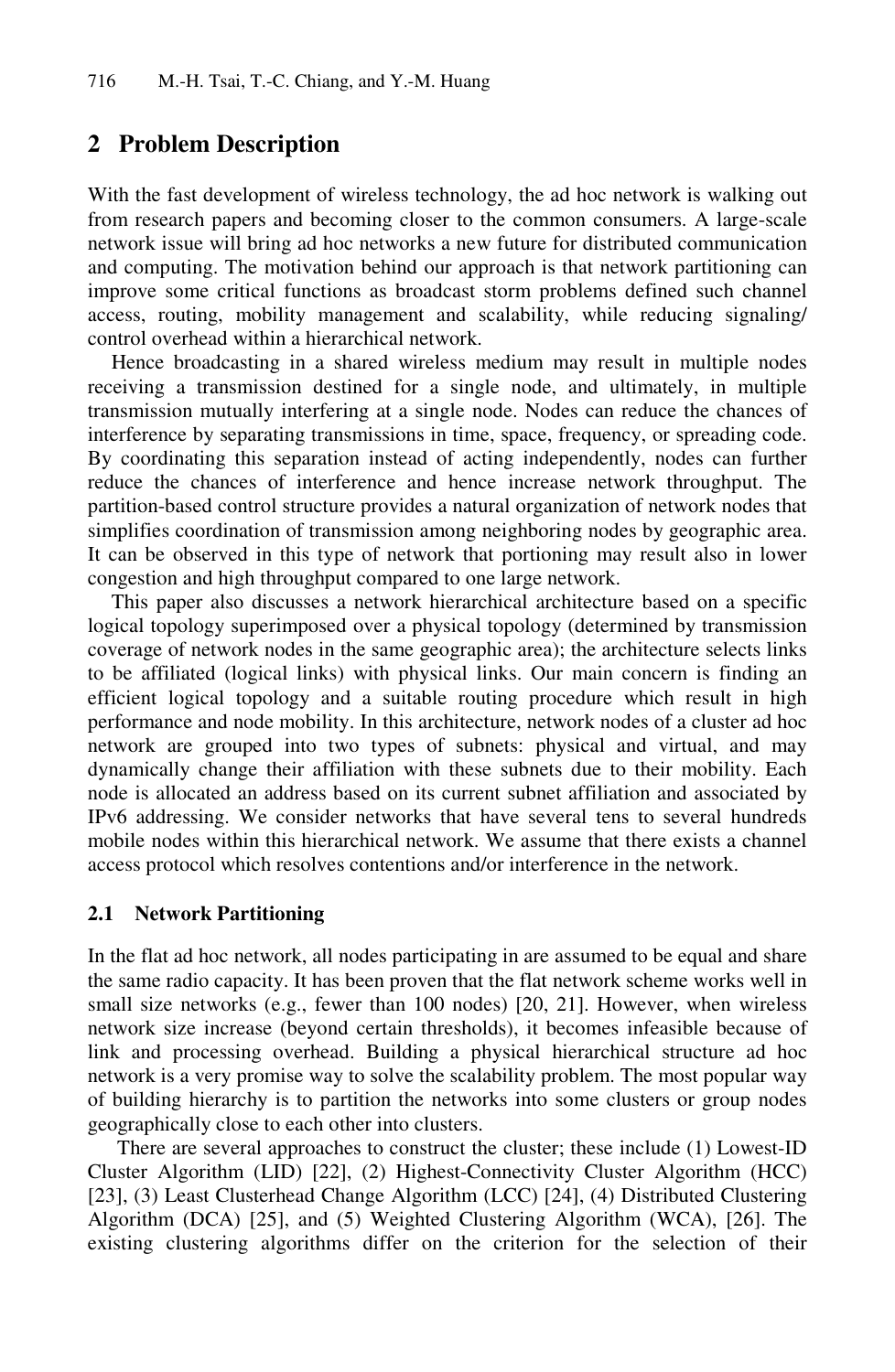clusterheads. Once a node becomes the clusterhead, neither that node nor its members can participate in the cluster election algorithm. The election algorithm will terminate once all the nodes either become a clusterhead or a member of a clusterhead.

## **3 Architecture of a Hierarcical Large-Scale Network**

As shown in Figure 1, four groups of mobile nodes form an internetworking wireless ad hoc network with IP-based Internet. The traditional ad hoc networks do not access the Internet or wired networks. However, due to the rapidly grow of the 3G communication and mobile devices, the hierarchical mobile communication architectture will be a new trend in the future. The communication between each node in this network infrastructure is established by using agent multi-route equipments and wireless multi-hop paths. By using this architecture, some mobile nodes (MNs) in this ad hoc network can access the Internet or communicate with ad hoc nodes of different wireless groups. Some critical issues for these MNs are their mobility management, the overhead and the load analysis for the agents to adapt well to dynamic topology changes by partitioning a mobile network into logically independent virtual subnets.



network with IP-based Internet (including network groups and three virtual subnets Routing Path)

**Fig. 1.** An internetworking wireless ad hoc **Fig. 2.** An IP-based Internet with two ad hoc

Hence mobile nodes may change their affiliation of physical and virtual subnets due to their mobility. First, in order to access the IP-based Internet and form the physical/virtual subnet, a set of Agent Multi-Route Routers (AMRs) is established in advance. The AMRs are connected to the Internet part as a gateway and communicate with the mobile nodes in wireless ad hoc networks via wireless transceivers. Each AMR consists of three components:

1.) IP-based component with traditional IP-based protocol suite installed is designed to connect with IP-based Internet (either wired or wireless);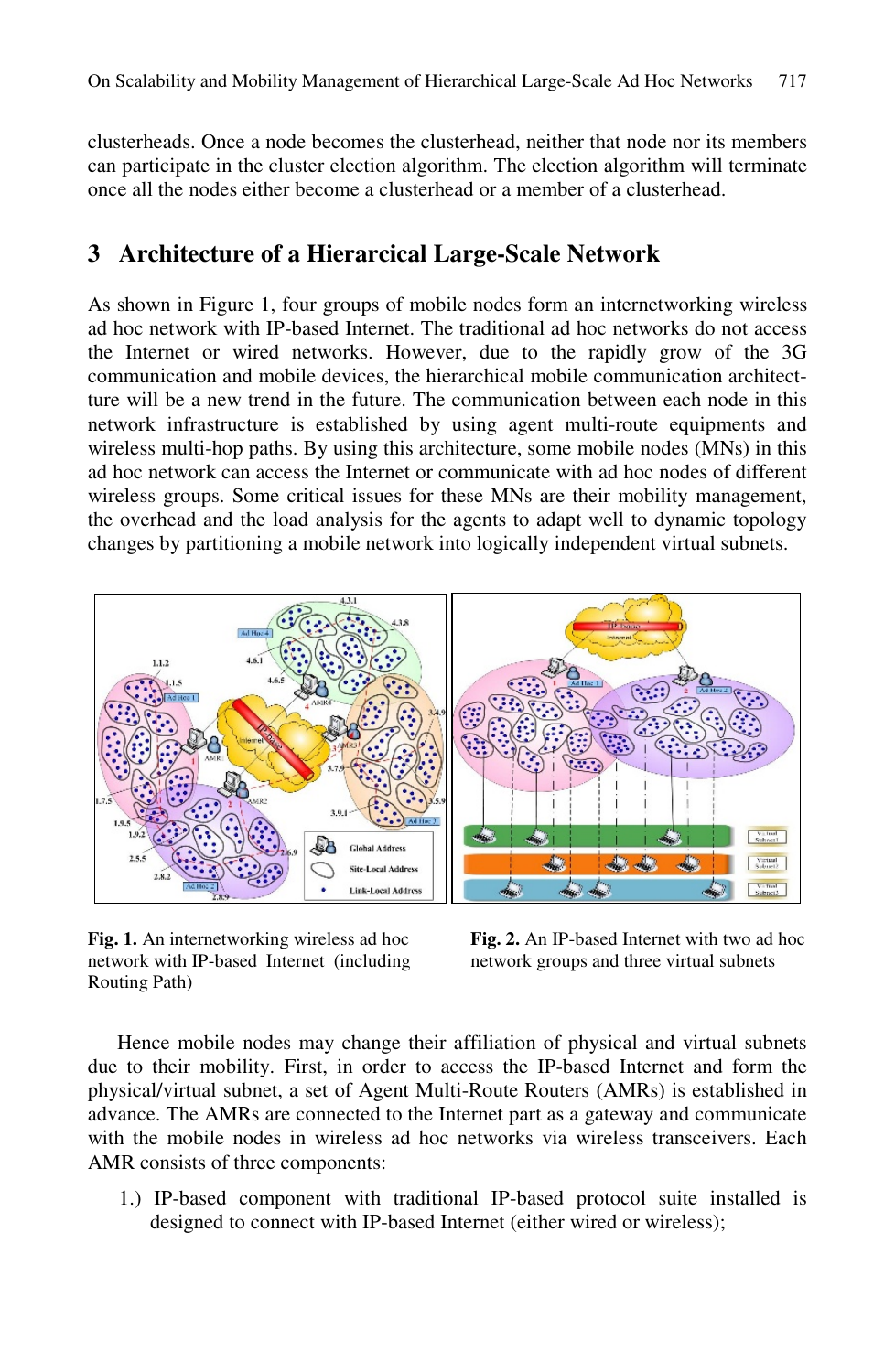- 2.) Ad hoc component with ad hoc related protocols installed is connected with ad hoc networks through a wireless interface;
- 3.) Virtual subnet core component provide the intelligence to make filtering and forwarding decisions with configuration tables. Virtual subnet technology allows the nodes of different ad hoc network groups connected to form a virtual subnet, as Figure 2 depicted.

#### **3.1 Addressing Autoconfiguration with Physcal/Virtual Subnet Concepts**

We specify a mechanism by which mobile nodes in an ad hoc network may autoconfigure IPv6 addresses depending on their current physical and logical connectivity and address availability which make the IP address unique throughout the connected portion of the hierarchical network. Since Ipv6 defines both a stateful and stateless address autoconfiguration to enable plug-and-play networking of devices and reduce administration overhead. In general, each mobile node may autoconfigure a link-local address first and verifying its uniqueness on a link by using the duplicate address detection, and determine what information should be autoconfigured (addresses, other information, or both). However, in order to speed the autoconfiguretion process a mobile node may generate its link-local address in parallel with waiting for a Router Advertisement to generate a site-local and/or global address.

In order to improve the scalability of our proposed network, this hierarchical network is segmented into two parts, x groups of ad hoc networks and an IP-based Internet. Assume that each group of ad hoc networks is segmented into y physical subnets each containing up to z mobile nodes. We describe the address space over an alphabet of size m = max(x, y, z) containing the numbers  $0,1,2, \ldots$  m-1. Each mobile node in the cluster ad hoc networks is given a triple number, where the global significant digit (GSD) is a digit in IP-based, the site significant digit (SSD) is a digit in site-local-based and the link significant digit (LSD) is a digit in link-local-based. Therefore, the total number of mobile nodes possible is  $N = xyz$ . The partitions of these groups are the basic building blocks and the Ipv6 address autoconfiguration process of the network. The address of a mobile node is separate to two: network prefix, which identifies ad hoc group networks and physical/virtual subnet ID, which identifies the affiliations of mobile nodes. Physical/virtual subnet ID is configured by the node on its current subnet affiliation as a result of its logical-topology or logicallink position relative to other mobile nodes, and prefix is determined by the AMR.

#### **3.2 Node Affiliations**

Because ad hoc networks do not allow the aggregation techniques especially about scalability issue that are available to traditional IP-based routing protocols. In general, loss of aggregation results in bigger route table for proactive protocol or longer delay for reactive protocol. Our node affiliations maintain aggregation for ad hoc networks and involve in a physical subnet which nodes are close in a local geographical area and a virtual subnet which nodes form a logical network. Figure 2 also shows a hierarchical network with the aggregation concept of physical subnets and virtual subnets. We use the GSD to present a cluster ad hoc network group that all nodes in this group partition into physical subnets with the same SSD and virtual subnets with the same LSD. Therefore in this hierarchical network architecture, network nodes are grouped into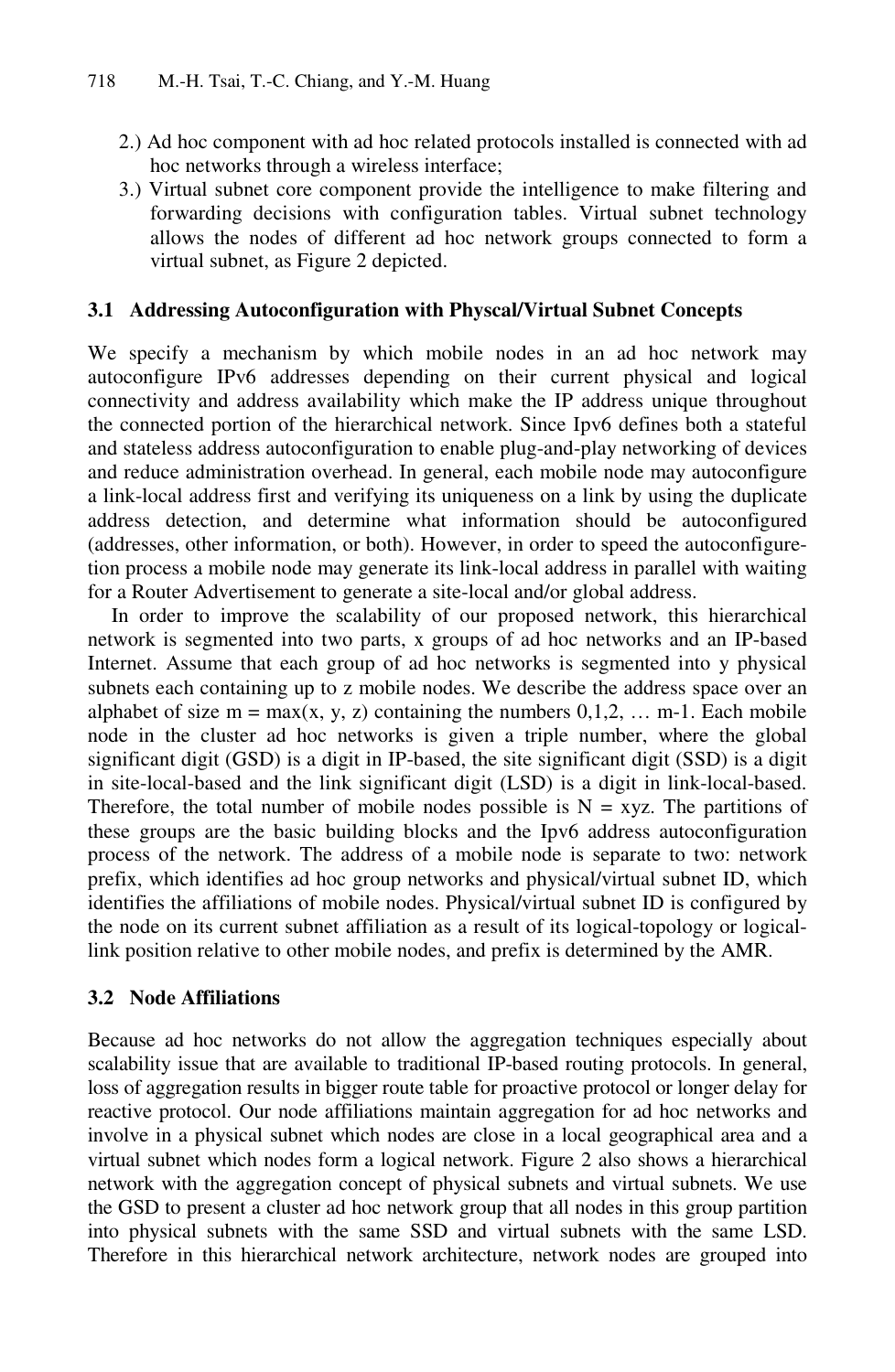three types of clusters/ or subnets which mobile nodes may dynamically change their affiliation with these subnets according to their mobility. Members of different physical subnets are clustered together to form virtual subnets, each of which ideally spans all physical subnets and is used to provide communication paths among distant nodes.

## **3.3 Routing**

Using hierarchical routing, the groups of ad hoc networks are physically and logically separated into different subnets. First, we describe a shortest path routing procedure. When a mobile node receives a packet, it checks the network prefix and the physical/virtual subnet ID. If it is the destination, it stops the relay process and operates the packet. If the mobile node is not the destination, the communication in this heterogeneous environment can be categorized into two scenarios:

*Communication among ad hoc mobile nodes across the Internet.* If a mobile node wants to communicate with the mobile nodes across the Internet, it knows from the network prefix (GSD) of the destination address that this destination belongs to different AMR. In this procedure routes traverse one digit at a time in the same physical subnet. For example, when the address of the source is 2.8.2 and the address of destination is 3.4.9, this procedure would use the routing path 2.8.2  $\rightarrow$  2.8.9  $\rightarrow$ 2.6.9  $\rightarrow$  AMR(2)  $\rightarrow$  AMR(3)  $\rightarrow$  3.7.9  $\rightarrow$  3.5.9  $\rightarrow$  3.4.9. Once the AMR receives the forwarding packets, it sends them to the AMR of the destination across the Internet.

*Communication among ad hoc mobile nodes in overlay ad hoc groups.* This routing is performed in two phases. In the first phase routing is performed as the previous scenarios, Communication among ad hoc mobile nodes across the Internet. In the second phase packets are routed between the two connected ad hoc groups, where packets are routed inefficiently in strict hierarchical routing by using AMR gateways. Figure 1 gives an example for path selection in this network scenario. Two mobile nodes, 2.5.5 and 1.7.5, belong to two different ad hoc clusters located in a connected ad hoc network. Nodes 1.7.5 and 2.5.5 select AMR1 and AMR2 as a default gateway and use their network prefix respectively. If we use the hierarchical path which forwards the packets from AMRs instead of using the direct routing from these two different ad hoc clusters, a path selection function will be involved to choose a better routing between the hierarchical and flat routing.

#### **3.4 Mobility Management**

Each node in the cluster ad hoc network is affiliated with a physical subnet (SSD group) and use LSD group to form a virtual subnet. In order to connect the IP-based Internet communication, the mobile nodes need to discover the existence of the AMRs, which it belongs to, and join one of the AMRs first. The mobile nodes also must configure an IP address with the prefix of a reachable AMR (GSD group). With this partition-dependent address each mobile node can communicate with either the nodes in the same cluster network or the nodes through the Internet described as the above. The AMRs discovery could be done either by listening to an AMR Advertisement sent by AMRs (passive method) or sending an AMR REQUEST message sent by a mobile node (active method) at the initial state. In practice, both discovery methods can be combined and run in parallel. The AMR periodically sends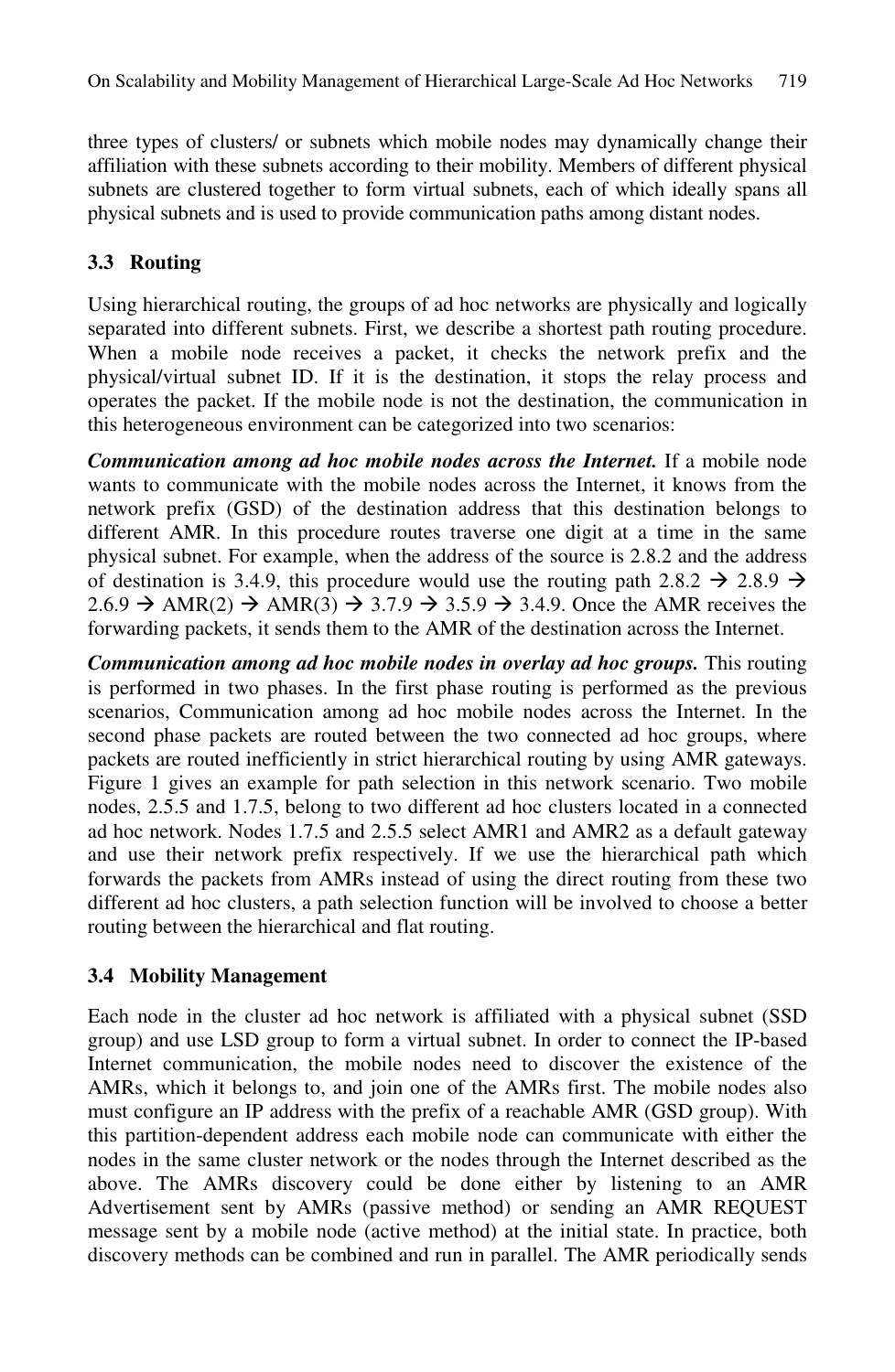out advertisement, and all nodes in its radio range store this information. An AMR REQUEST, which was broadcasted by a mobile node that is not in the radio range of an AMR, can now be answered by any intermediate node with stored AMR information, thus reducing the signalling traffic. After successful AMR discovery, the mobile node registers with one of the discovered AMRs.

A mobile node which changed its subnet affiliation will notify all the nodes in its new physical and virtual subnets of its newly acquired address. We can classify two types of subnet affiliations of mobility management.

(1) Mobility within the same cluster ad hoc networks:

After moving to a new location within the same cluster a mobile node (MNa) notifies its logical neighbors and the originated AMR by sending a location update (loc\_update). Another mobile node (MNb) which desires to communicate with the MNa will inquire at its logical neighbors about MNa by sending a location inquiry (loc\_inquire). At least one of MNb's logical neighbors is also MNa's logical neighbor, thus, one of their mutual logical neighbors will provide MNb with MNa's address by sending loc\_track. After tracking down MNa's address, MNb sends its data to MNa via one of their mutual logical neighbors. If MNb is out of the cluster, the routing path will be updated while the MNa's loc\_update received by MNa's originated AMR.

(2) Mobility within the different cluster ad hoc networks:

Each MN has a permanent IPv6 home address, which has the prefix of its home network and serves as a consistent and unique identifier for the MN. While this MN moves far away from the originated register AMR and loses the connection with the members of its subnet affiliation, it may participate in the new cluster and configure a new CoA. Note that it could not only connect with its new physical and virtual subnet members but also aware of the location of this new AMR in this new cluster. Finally it sends out a BINDING UPDATE message across Internet through the new AMR to its originated register AMR (serving as Home Agent). The home agent stores the mapping between an MN's home address and CoA in a so-called binding cache and acts as a proxy for the MN. Packets addressed to a node's home address are received by the home agent and forwarded (tunneled) to the MN's CoA according to the mapping information.

Whenever a mobile node moves to another cluster and has to select a different AMR, it should become a new number of physical and virtual subnets of selected AMR, and configure a new IP address with the new prefix. Thus, when registers with a certain AMR, mobile node generates an IP care-of-address (CoA) with the IP prefix of the selected AMR. After the switch to the new AMR is completed, the mobile node generates a new IPv6 CoA with the new network prefix. The AMR can be regarded as the default gateway for virtual subnet. In other words, the entire ad hoc network is logically separated into several virtual subnets.

Unicast routing in the ad hoc side is operated in a hierarchical way based on the subnet partitioning, i.e. packets addressed to a destination in the same subnet can be directly forwarded, while packets address to a destination in a different subnet must be routed through the AMRs (even if there is a direct wireless multi-hop link between the correspondent nodes).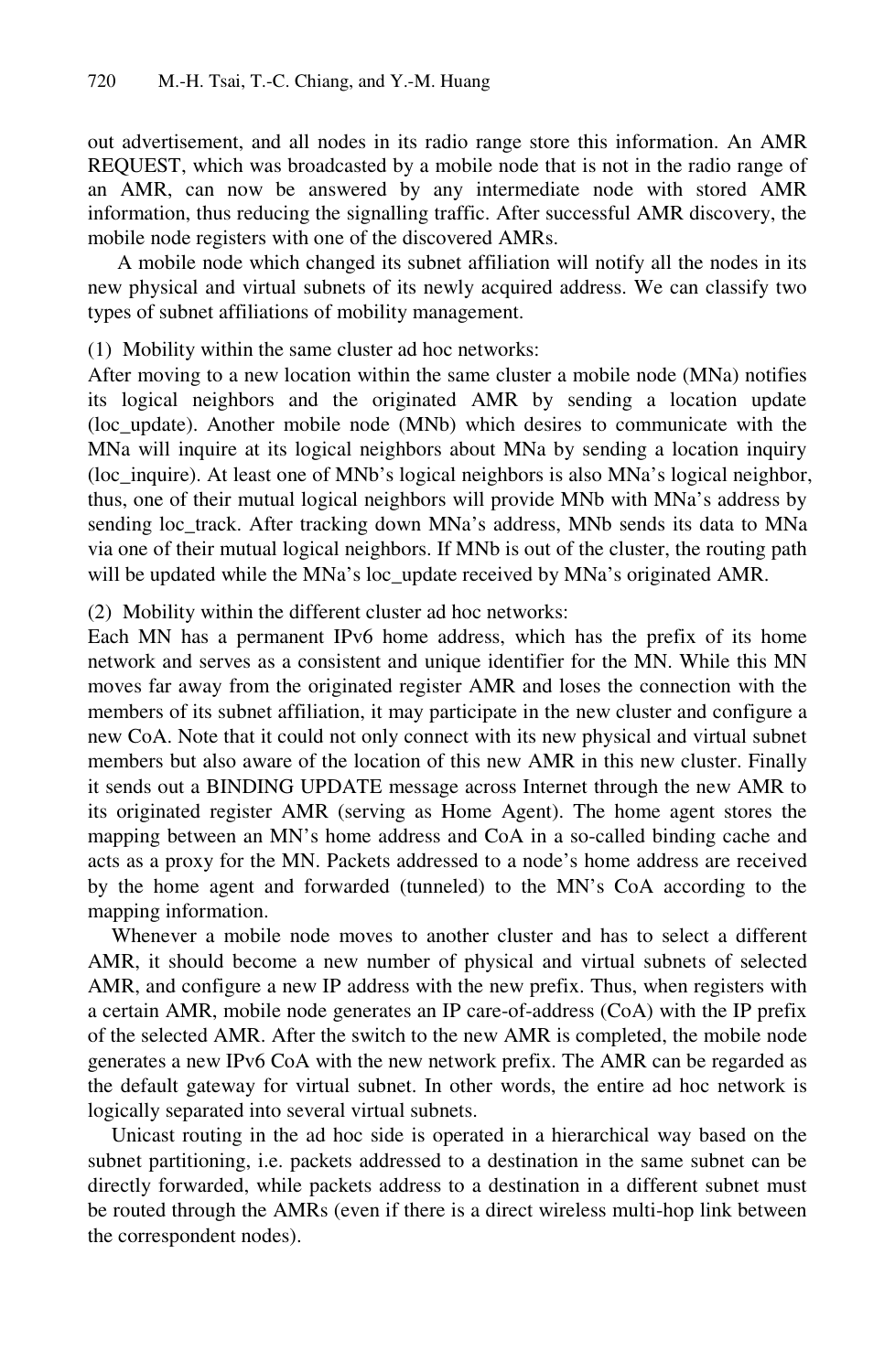## **4 Simulation Analysis**

To demonstrate the benefits of our adapted techniques, numerous simulations of our proposed protocol have been performed using the NS2 simulation which we enhanced the ability for mobile ad hoc nodes having communication with Internet. We also added C++ Partition Toolkit (CCPT) to determine the physical and virtual subnets to partition the nodes in a cluster ad hoc network of our proposed hierarchical network. The mobility model used in each of the simulations is in a random direction. In each ad hoc network group, nodes are initially placed randomly within a predefined 500m x 500m grid area. Each node then chooses a random direction between 0 and 360 degrees and a speed from 0 to 20 meter/second.

First, we compare the efficiency of the proposed method to Flooding, AODV, and DCA with our C++ Partition Toolkit. There are n  $(n = x * y * z)$  nodes in our simulation grid area with x ad hoc network groups, y physical subnets and z virtual subnets and nodes can communicate each other within transmission range. Each physical subnet and virtual subnet is formed with randomly members. In the simulation study, we vary x, y and z to compare how the network density and physical/virtual subnet sizes affect the efficiency.



**Fig. 3.** The percentage of successful deliver **Fig. 4.** Packet delivery ratio with different speed packets

Figure 3 shows the result for network sizes from 90 nodes to 1350 nodes with 3 to 45 virtual subnets in a fixed 3 ad hoc network groups and 10 physical subnets. As a consequence of the greater node density, our proposed method is more efficient to deliver packets to all nodes in this hierarchical network. There are some nodes moving out of transmission range, which cannot re-route successfully. It shows that the packet delivery percentage up to 78% in a dense network with 45 subnets by our proposed method. In the same condition, AODV and original flooding achieves only 69% and 50%. The main impact of the improvement is that our proposed method reroutes successfully by virtual subnets before nodes moving out of transmission range, but original flooding has too many redundant transmissions to reach destination just in time.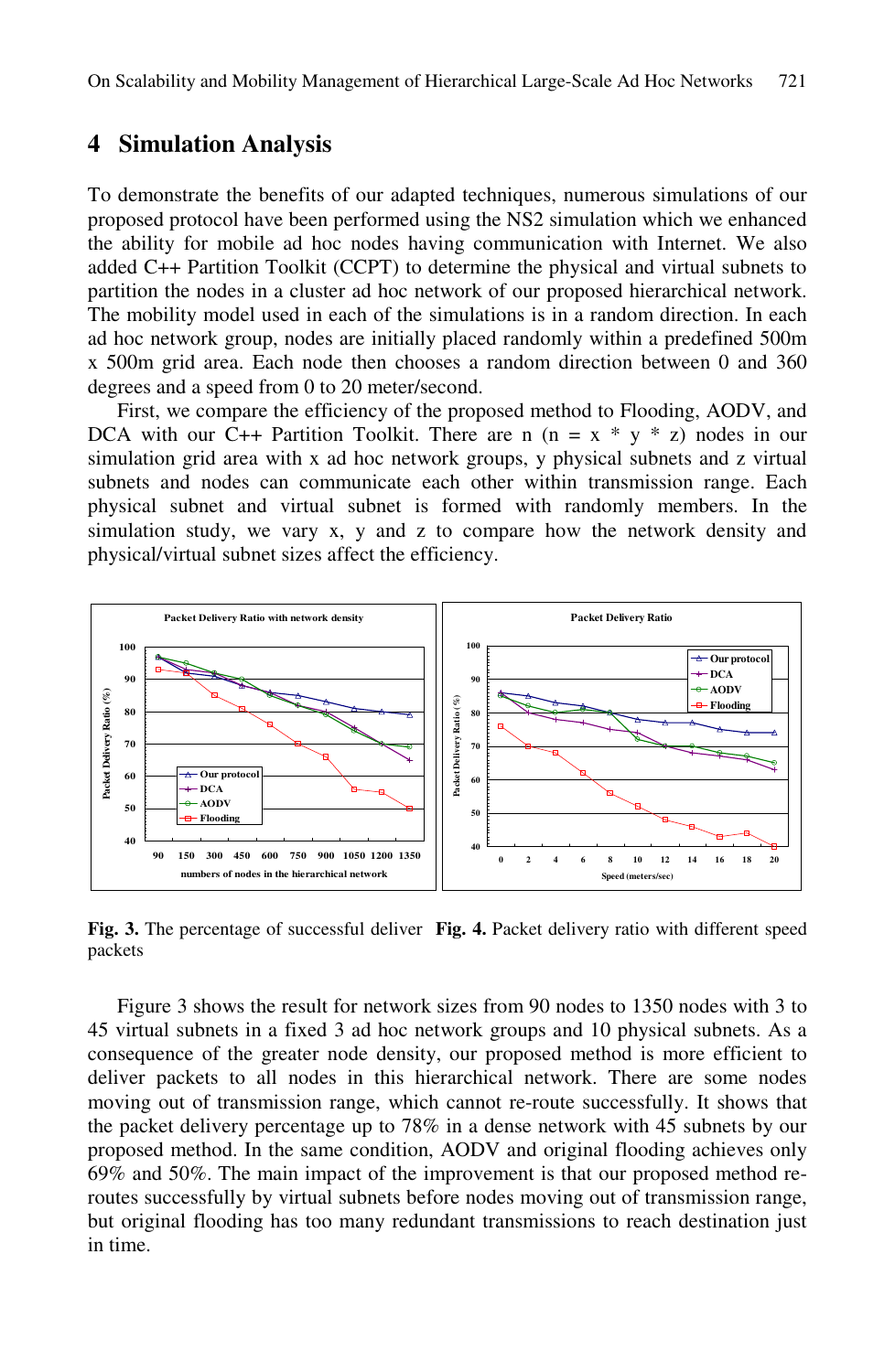Figure 4 refers to a 600-node ad hoc network with 3 groups, 10 physical subnets and 20 virtual subnets. It shows the percentage of successful multicast deliver ratio for mobile nodes whose velocity varies from 0m/s to 20m/s (around 70km/h) using four different routing protocols, and all the nodes of the addressed multicast group received the packet more than 85% when the velocity is less than 8m/s for our proposed method. However, when the velocity of nodes is more than 2m/s, the packet delivery ratio of flooding will drop immensely as the velocity of nodes speed up.

## **5 Conclusions and Future Research**

In this paper, we have described the adapted partition network model for large-scale ad hoc networks. The main objective of our protocol is to perform efficiently the behaviours of virtual subnets in ad hoc networks. We propose an interoperability network model integrating a self-organizing ad hoc network and the Internet/a conventional network with the same virtual subnet. Moreover, we describe a protocol to establish the virtual broadcast domains by using the IPv6 multicast-membership in ad hoc networks and perform IP-based network communications in a multi-switch backbone. Since the partition technology functions by logically segmenting the network into different broadcast domains, packets can only be delivered between fixed/mobile nodes with the same physical/virtual identity (group member). Therefore we can prevent the broadcast storm problem in MANET.

We plan to identify the suitable cache table refreshing mechanism on the proposed method in the future works. We will also generalize the clustering method to progress the behaviours of virtual subnets so that they can be applied in mobile ad hoc networks.

## **References**

- 1. Gupta and D. Ferrari, (1995), Resource Partitioning for Real-time Communication, IEEE/ACM Trans. on Networking**,** 3.5, 501–518.
- 2. N. Kavak, (1995), Data Communications in ATM Networks, IEEE Network, vol.9, no.3,May/June 1995.
- 3. Rajaravivarma, V.; (1997), Virtual local area network technology and applications, Proceeding of the Twenty-Ninth Southeastern Symposium on , 9-11 March 1997 Pages:49 – 52.
- 4. Internet Engineering Task Force (IETF) Mobile Ad Hoc Networks (MANET) Working Group Charter. http://www.ietf.org/html.charters/manet-charter.html.
- 5. J. Jubin and J.D. Tornow, "The DARPA Packet Radio Network Protocols," Proceeding of the IEEE, Vol.75, no. 1, Jan. a987, pp. 21-32.
- 6. E. Bommaiah, M. Liu, A. McAuley, and R. Talpade, "AMRoute: Adhoc Multicast Routing Protocol," Internet-Draft, draft-talpade-manet-amroute-00.txt, Aug. 1998, Work in progress.
- 7. C. W. Wu, Y.C. Tay, and C.-K. Toh, "Ad hoc Multicast Routing protocol utilizing Increasing id-numberS (AMRIS) Functional Specification," Internet-Draft, draft-ieftmanet-amris-spec-00.txt, Nov. 1998, Work in progress.